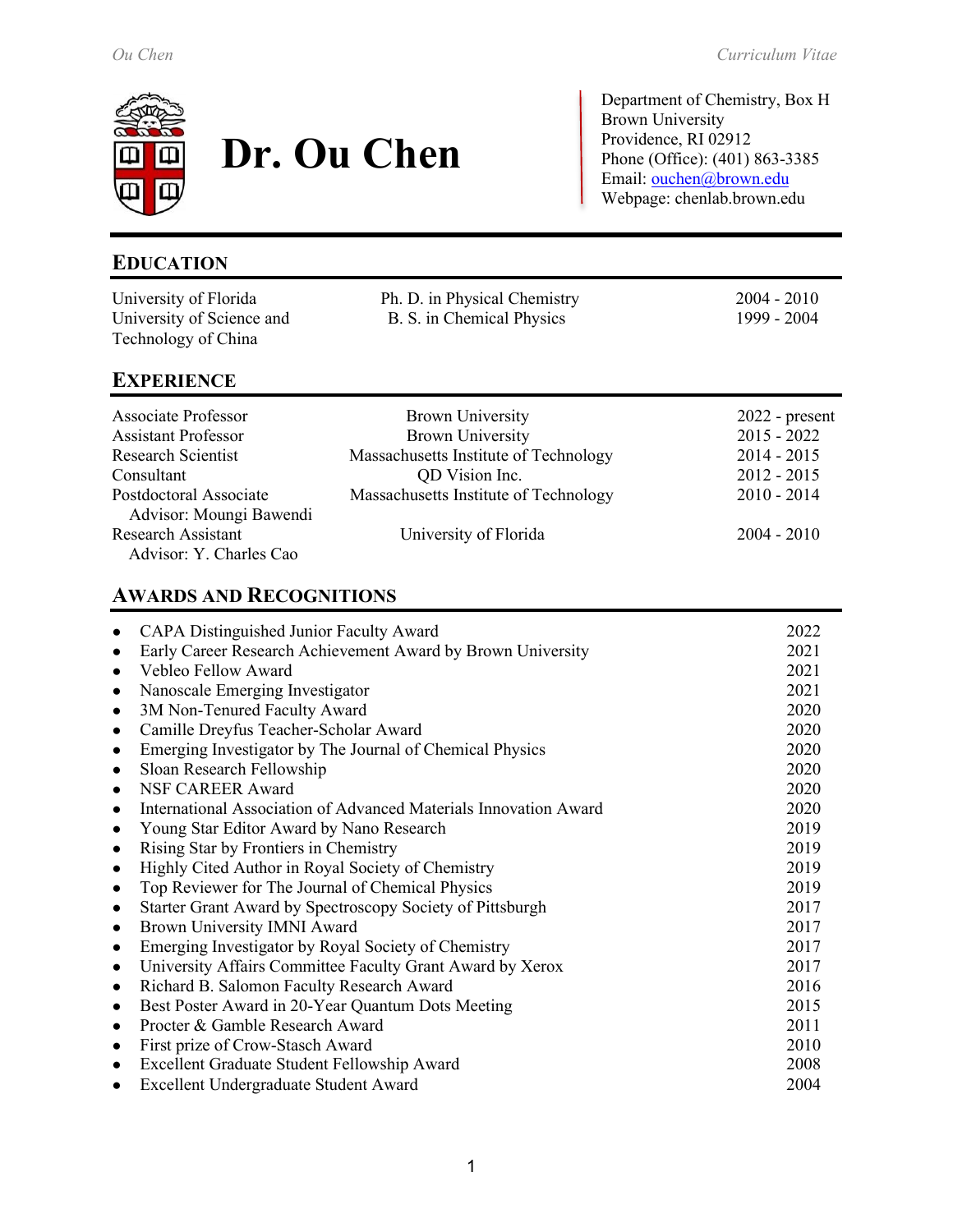#### **PUBLICATIONS** [\(https://scholar.google.com/citations?user=Rxvx87oAAAAJ&hl=en\)](https://scholar.google.com/citations?user=Rxvx87oAAAAJ&hl=en)

#### **Publications at Brown**

- 1. Y. Yuan, D. Kim, J. Zhou, D. Chang, F. Zhu, Y. Nagaoka, Y. Yang, M. Pham, S. Osher, **O. Chen**, P. Ercius, A. Schmid, and J. Miao\* "Three-Dimensional Atomic Packing in Amorphous Solids with Liquid-Like Structure" *Nature Materials* 2022, *21,* 95-102.
- 2. K. Hills-Kimball, I. Lovelace, I. Peng, J. Wang, H. Garces, M. Rios, **O. Chen**, and L-Q. Wang\* "New Insights to the Interactions between Amorphous Georgite Pigment and Linseed Oil Binder that Lead to a Drastic Color Change" *Inorganica Chimica Acta* 2022, 529, 120661.
- 3. T. Cai, W. Shi, D. Gosztola, K. Kobbekaduwa, H. Yang, N. Jin, Y. Nagaoka, L. Dube, J. Schneider, S. Hwang, J. Gao, X. Ma, and **O. Chen**\* "Colloidal Synthesis and Charge Carrier Dynamics of Cs<sub>4</sub>Cd<sub>1</sub>.  $_{x}Cu_{x}Sb_{2}Cl_{12}$  ( $0 \le x \le 1$ ) Layered Double Perovskite Nanocrystals." *Matter* 2021, 4, 2936-2952.
- 4. S. Lohmann, T. Cai, D. Morrow, **O. Chen**, and X. Ma\* "Brightening of Dark States in CsPbBr3 Quantum Dots Caused by Light-Induced Magnetism" *Small* 2021, *2101527*.
- 5. Y. Yuan, N. Jin, P. Saghy, L. Dube, H. Zhu, and **O. Chen**\* "Quantum Dot Photocatalysts for Organic Transformations" *J. Phys. Chem. L* 2021, *12*, 7180-7193.
- 6. Y. Sun, H. Zhu, N. Jin, O. Chen, and **J. Zhao**\* "Fast Lifetime Blinking in Compact CdSe/CdS Core/Shell Quantum Dots" *J. Phys. Chem. C* 2021, 125, 15433-15440.
- 7. K. Hills-Kimball, H. Yang, T. Cai, J. Wang and **O. Chen**\* "Recent Advances in Ligand Design and Engineering in Lead Halide Perovskite Nanocrystals" *Advanced Science* 2021, *2100214*.
- 8. F. Bateni, R. Epps, K. Abdel-latif, R. Dargis, S. Han, A. Volk, M. Ramezani, T. Cai, **O. Chen** and M. Abolhasani\* "Ultrafast Cation Doping of Perovskite Quantum Dots in Flow" *Matter* 2021, *4*, 2429- 2447.
- 9. H. Yang, T. Cai, L. Dube, K. Hills-Kimball and **O. Chen**\* "Synthesis of Ultrathin Perovskite Nanowires via a Postsynthetic Transformation Reaction of Zero-Dimensional Perovskite Nanocrystals" *Crystal Growth & Design* 2021, *21,* 1924-1930.
- 10. Z. Liu, H. Yang, J. Wang, Y. Yuan, K. Hills-Kimball, T. Cai, P. Wang, A. Tang\* and **O. Chen**\* "Synthesis of Lead-Free  $Cs_2AgBiX_6$  (X = Cl, Br, I) Double Perovskite Nanoplatelets and Their Application in CO2 Photocatalytic Reduction" *Nano Letters* 2021, *21*, 1620-1627.
- 11. Y. Lv, Y. Yuan, N. Hu, N. Jin, D. Xu\*, R. Wu, H. Shen, **O. Chen**\* and L. Li\* "Thick-Shell CdSe/ZnS/CdZnS/ZnS Core/Shell Quantum Dots for Quantitative Immunoassays" *ACS Applied Nano Materials* 2021, *4*, 2855-2865.
- 12. Y. Nagaoka, M. Suda, I Yoon, N. Chen, H. Yang, Y. Liu, B. Anzures, S. Parman, Z. Wang, M. Gruenwald, H. Yamamoto and **O. Chen**\* "Bulk Grain-Boundary Materials from Nanocrystals" *Chem* 2021, *7*, 509-525.
- 13. A. Fischer, M. Jaeckstein, Y. Yuan, H. Zhu, **O. Chen**, J. Heeren\*, et al. "Lysosomal Lipoprotein Processing in Endothelial Cells Stimulates Adipose Tissue Thermogenic Adaptation" *Cell Metabolism* 2021, *3*, 1-18.
- 14. H. Yang, W. Shi, T. Cai, K. Hills-Kimball, Z. Liu, L. Dube and **O. Chen**\* "Synthesis of Lead-Free  $Cs_4(Cd_{1-x}Mn_x)Bi_2Cl_{12}$  ( $0 \le x \le 1$ ) Layered Double Perovskite Nanocrystals with Controlled Mn-Mn Coupling Interactions" *Nanoscale* 2020, *12*, 23191-23199.
- 15. W. Shi, T. Cai, Z. Wang and **O. Chen**\* ["The effects of monovalent metal cations on the crystal and](https://aip.scitation.org/doi/10.1063/5.0021238)  electronic structures of  $Cs<sub>2</sub>MBiCl<sub>6</sub>$  [\(M = Ag, Cu, Na, K, Rb, and Cs\) perovskites"](https://aip.scitation.org/doi/10.1063/5.0021238) *J. Chem. Phys.* 2020, *153*, 141101.
- 16. Y. Yuan, H. Zhu, K. Hills-Kimball, T. Cai, W. Shi, Z. Wei, H. Yang, Y. Candler, P. Wang, J. He and **O. Chen**\* ["Stereoselective C–C Oxidative Coupling Reactions Photocatalyzed by Zwitterion Ligands](https://onlinelibrary.wiley.com/doi/10.1002/anie.202007520)  [Capped CsPbBr3](https://onlinelibrary.wiley.com/doi/10.1002/anie.202007520) [Perovskite Quantum Dots"](https://onlinelibrary.wiley.com/doi/10.1002/anie.202007520) *Angew. Chem. Int. Ed.* 2020, *59*, 2-9.
- 17. J. Yi, X. Ge, E. Liu, T. Cai, C. Zhao, S. Wen, H. Sanabria, **O. Chen**, A. Rao\* and J. Gao\* ["The](https://pubs.rsc.org/en/content/articlelanding/2020/na/d0na00545b#!divAbstract)  Correlation between Phase Transition and Photoluminescence Properties of CsPbX<sub>3</sub> (X=Cl, Br, I) [Perovskite Nanocrystals"](https://pubs.rsc.org/en/content/articlelanding/2020/na/d0na00545b#!divAbstract) *Nanoscale Advances* 2020, *2,* 4390-4394.
- 18. T. Cai, W. Shi, S. Hwang, K. Kobbekaduwa, Y. Nagaoka, H. Yang, K. Hills-Kimball, H. Zhu, J. Wang, Z. Wang, Y. Liu, D. Su, J. Gao and **O. Chen**\* "Lead-Free Cs<sub>4</sub>CuSb<sub>2</sub>Cl<sub>12</sub> Layered Double Perovskite [Nanocrystals"](https://pubs.acs.org/doi/abs/10.1021/jacs.0c04919) *J. Am. Chem. Soc.* 2020, *142*, 11927-11936.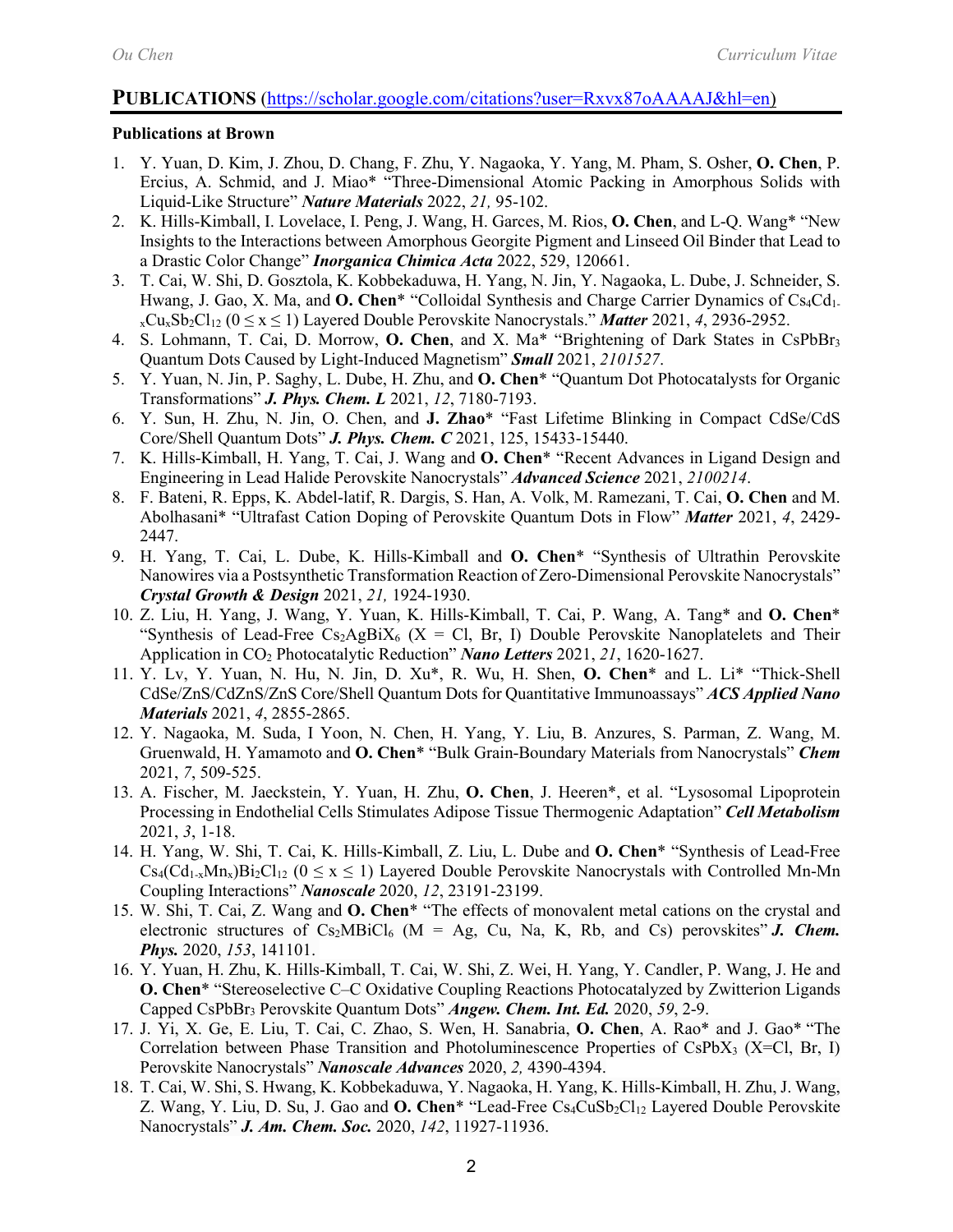- 19. L. Peng, H. Zhu, W. Wang, **O. Chen** and X. Ma\* ["Influence of Local Structures on the Energy Transfer](https://journals.aps.org/prb/accepted/13074OfcD4017b37092b0408081cf2dfd066aed80)  [Efficiencies of Quantum-Dot Films"](https://journals.aps.org/prb/accepted/13074OfcD4017b37092b0408081cf2dfd066aed80) *Physical Review B* 2020, *102*, 035437.
- 20. T. Cai, J. Wang, W. Li, K. Hills-Kimball, H. Yang, Y. Nagaoka, Y. Yuan, R. Zia, **O. Chen**\* "Mn2+/Yb3+ Codoped CsPbCl<sub>3</sub> Perovskite Nanocrystals with Triple-Wavelength Emission for Luminescent Solar Concentrator" *Advanced Science* 2020, *2001317*.
- 21. Q. Li, D. Zhou, J. Chai, W. So, T Cai, M. Li, L. Peteanu, **O. Chen**, M. Cotlet, W. Gu, H. Zhu, and R. Jin\* "Structural Distortion and Electron Redistribution in Dual-emitting Gold Nanoclusters" *Nature Communications* 2020, *11,* 2897.
- 22. K. Hills-Kimball, M. J. Perez, Y. Nagaoka, T. Cai, H. Yang, A. H. Davis, W. Zheng and **O. Chen**\* "Ligand Engineering for Mn<sup>2+</sup> Doping Control in CsPbCl<sub>3</sub> Perovskite Nanocrystals via a Quasi-Solid-Solid Cation Exchange Reaction" *Chemistry of Materials* 2020, *32*, 2489-2500.
- 23. Y. Luo, Y. Wang, M. Liu, H. Zhu, **O. Chen**, S. Zou and J. Zhao\* "Colloidal Assembly of Au-Quantum Dot-Au Sandwiched Nanostructures with Strong Plasmon-Exciton Coupling" *J. Phys. Chem. Lett.* 2020, *11*, 2449-2456.
- 24. J. Xu, Y. Yuan, M. Liu, S. Zou, **O. Chen** and D. Zhang\* "Quantification of the Photon Absorption, Scattering, and On-resonance Emission Properties of CdSe/CdS Core/Shell Quantum Dots: Effect of Shell Geometry and Volumes" *Analytical Chemistry* 2020, *92*, 5346-5353.
- 25. L. Jin, X. Su, J. Shi, K-C. Shih, D. Cintron, T. Cai, M-P. Nieh, **O. Chen**, S. Suib, M. Jain\* and J. He\* "Crystalline Mesoporous Complex Oxides: Porosity-Controlled Electromagnetic Response" *Advanced Functional Materials* 2020, *19094191*.
- 26. H. Yang, T. Cai, E. Liu, K. Hills-Kimball, J. Gao and **O. Chen**\* "Synthesis and Transformation of Zero-Dimensional Cs3BiX6 (X=Cl, Br) Perovskite-Analogue Nanocrystals" *Nano Research* 2020, *13,*  282-291.
- 27. Z. Xi, X. Cheng, Z. Gao, M. Wang, T. Cai, M. Muzzio, E. Davidson, **O. Chen,** Y. Jung, S. Sun, Y. Xu, and X. Xia\* "Strain Effect in Palladium Nanostructures as Nanozymes" *Nano Letters* 2020, *20,* 272- 277.
- 28. J. Wang, Y. Yuan, H. Zhu, T. Cai, Y. Fang and **O. Chen**\* ["Three-Dimensional Macroporous Photonic](https://www.sciencedirect.com/science/article/pii/S2211285519309243?via%3Dihub#mmc1)  [Crystal Enhanced Photon Collection for Quantum Dot-Based Luminescent Solar Concentrator"](https://www.sciencedirect.com/science/article/pii/S2211285519309243?via%3Dihub#mmc1) *Nano Energy* 2020, *67,* 104217.
- 29. E. Liu, H. Zhu, J. Yi, K. Kobbekaduwa, P. Adhikari, J. Liu, Y. Shi, J. Zhang, H. Li, A. Oprisan, A. M. Rao, H. Sanabria\*, **O. Chen**\* and J. Gao\* ["Manipulating Charge Transfer from Core to Shell in](https://pubs.acs.org/doi/pdf/10.1021/acsami.9b17339)  [CdSe/CdS/Au Heterojunction Quantum Dots"](https://pubs.acs.org/doi/pdf/10.1021/acsami.9b17339) *ACS Applied Materials & Interfaces* 2019, *11,* 48551- 48555*.*
- 30. H. Zhu, T. Cai, Y. Yuan, X. Wang, Y. Nagaoka, J. Zhao, Z. Liu, R. Li and **O. Chen**\* ["Pressure-Induced](https://pubs.acs.org/doi/10.1021/acsanm.9b01860)  [Transformations of Three-Component Heterostructural Nanocrystals with CdS-Au2S Janus](https://pubs.acs.org/doi/10.1021/acsanm.9b01860)  [Nanoparticles as Hosts and Small Au Nanoparticles as Satellites"](https://pubs.acs.org/doi/10.1021/acsanm.9b01860) *ACS Applied Nano Materials* 2019, *2,* 6804-6808.
- 31. H. Yang, W. Fan, K. Hills-Kimball, **O. Chen**\* and L-Q. Wang\* "Introducing Manganese-Doped Leah-Halide Perovskite Quantum Dots – A Simple Synthesis Illustrating Optoelectronic Properties of Semiconductors" *Journal of Chemical Education* 2019, *96*, 2300-2307.
- 32. C. Yu, X. Guo, Z. Yin, Z. Zhao, X. Li, J. Robinson, M. Muzzio, C. Barbosa, M. Shen, Y. Yuan, J. Wang, J. Antolik, G. Lu, D. Su, **O. Chen**, P. Guduru, C. Seto\* and S. Sun\* "Highly Efficient AuPd Nanoparticle Catalyst for Synthesizing Polybenzoxazole with Controlled Polymerization" *Matter* 2019, *1,* 1-13.
- 33. M. Que, Z. Dai, H. Yang, H. Zhu, Y. Zong, W. Que, N. Padture, Y. Zhou\* and **O. Chen**\* "Quantum-Dot-Induced Cesium-Rich Surface Imparts Enhanced Stability to Formamidinium Lead Iodide Perovskite Solar Cells" *ACS Energy Letters* 2019, *4*, 1970-1975.
- 34. J. Xu, Y. Yuan, S. Zou, **O. Chen** and D. Zhang\* "A Divide-and-Conquer Strategy for Quantification of Light Absorption, Scattering, and Emission Properties of Fluorescent Nanomaterials in Solutions" *Analytical Chemistry* 2019, *91*, 8540-8548.
- 35. N. Chen, T. Cai, W. Li, K. Hills-Kimball, H. Yang, M. Que, Y. Nagaoka, Z. Liu, D. Yang, A. Dong, C. Xu, R. Zia and O. Chen<sup>\*</sup> "Yb- and Mn-Doped Lead-Free Double-Perovskite Cs<sub>2</sub>AgBiX<sub>6</sub> (X=Cl<sup>-</sup>, Br) Nanocrystals" **ACS Applied Materials & Interfaces** 2019, 11, 16855-16863.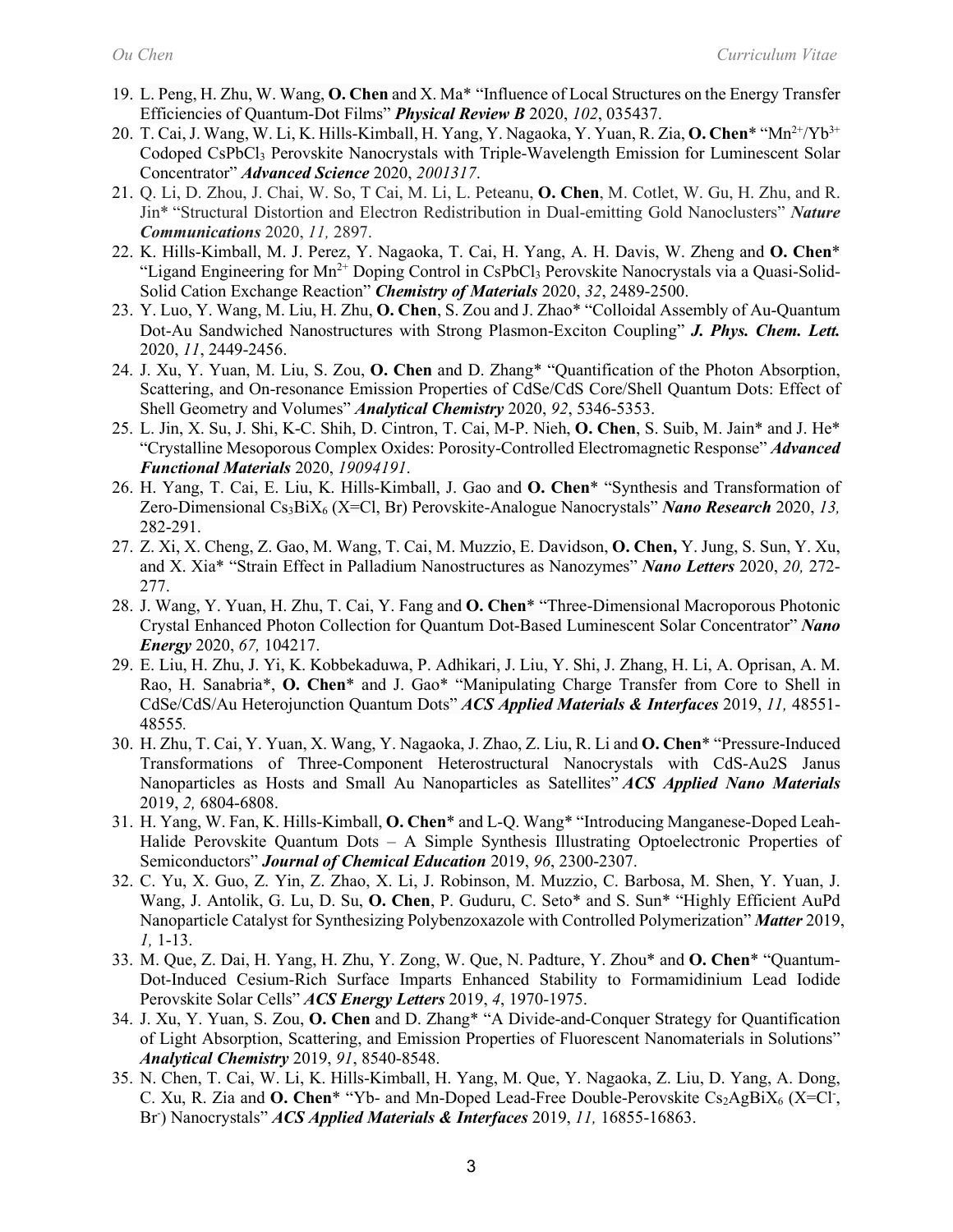- 36. Y. Zhang, H. Yang, M. Chen, N. P. Padture\*, **O. Chen**\* and Y. Zhou\* "Fusing Nanocrystals into Thin-Films: Fabrication of High-Performance Perovskite Solar Cells with a Laterally-Homogenous Graded-Heterojunction" *Advanced Energy Materials* 2019, 1900243.
- 37. H. Zhu, Z. Fan, L. Yu, M. A. Wilson, Y. Nagaoka, D. Eggert, C. Cao, Y. Liu, Z. Wei, X. Wang, J. He, J. Zhao, R. Li, Z. Wang, M. Gruenwald and **O. Chen**\* "Controlling Nanoparticle Orientations in the Self-Assembly of 'Patchy' Quantum Dot-Gold Heterostructural Nanocrystals" *J. Am. Chem. Soc.* 2019, *141,* 6013-6021.
- 38. Y. Yuan, H. Zhu, X. Wang, D. Cui, Z. Gao, D. Su, J. Zhao and **O. Chen**\* "Cu-Catalyzed Synthesis of CdZnSe-CdZnS Alloy Quantum Dots with Highly Tunable Emission" *Chemistry of Materials* 2019, *31,* 2635-2643.
- 39. J. Zhao\*, **O. Chen**\*, J. He\* and S. Zou\* "Metal and Semiconductor Nanocrystals" *Frontiers in Chemistry* 2019, *7*, 310.
- 40. Y. Yuan, H. Zhu, Y. Nagaoka, R. Tan, A. H. Davis, W. Zheng, **O. Chen**\* "Dual-Color Fluorescent Mn-Doped CdS-ZnS Quantum Dots Modulated by Diarylethene Molecules" *Frontiers in Chemistry* 2019, *7*, 145
- 41. Y. Nagaoka, H. Zhu, D. Eggert and **O. Chen**\* "Single Component Quasicrystalline Nanocrystal Superlattices through Flexible Polygon Tiling Rule" *Science* 2018, *362,* 1396-1400*.*
- 42. Y. Nagaoka, R. Tan, R. Li, H. Zhu, D. Eggert, Y. Wu, Y. Liu, Z. Wang and **O. Chen**\* "Superstructures Generated from Truncated Tetrahedron Quantum Dots" *Nature* 2018, *561,* 378-382*.*
- 43. T. Cai, H. Yang, K. Hills-Kimball, J-P. Song, E. Hofman, W. Zheng, B. M. Rubenstein and **O. Chen**\* "Synthesis of All-Inorganic Cd-Doped CsPbCl3 Perovskite Nanocrystals with Dual-Wavelength Emission" *J. Phys. Chem. Lett.* 2018, *9*, 7079-7084.
- 44. H. Yang, Y. Zhang, K. Hills-Kimball, Y. Zhou\* and **O. Chen**\* "Building Bridges between Halide Perovskite Nanocrystals and Thin-Film Solar Cells" *Sustainable Energy & Fuels* 2018, *2*, 2381-2397.
- 45. H. Zhu, Z. Fan, Y. Yuan, M. A. Wilson, K. Hills-Kimball, Z. Wei, J. He, R. Li\*, M. Gruenwald\* and **O. Chen**\* "Self-Assembly of Quantum Dot-Gold Hetero-Dimer Nanocrystals with Orientational Order" *Nano Letters* 2018, *18,* 5049-5056.
- 46. M. Heine, A. Fischer, C. Schlein, C. Jung, L. Straub, K. Gottschling, N. Mangels, Y. Yuan, S. Nilsson, G. Liebscher, **O. Chen**, R. Schreiber, R. Zechner, L. Scheja and J. Heeren "Lipolysis Triggers a Systemic Insulin Response Essential for Efficient Energy Replenishment of Activated Brown Adipose Tissue in Mice" *Cell Metabolism* 2018, *28,* 644-655*.*
- 47. H. Zhu, T. Cai, M. Que, J-P. Song, B. M. Rubenstein, Z. Wang and **O. Chen**\* "Pressure-Induced Phase Transformation and Bandgap Engineering of Formamidinium Lead Iodide Perovskite Nanocrystals" *J. Phys. Chem. Lett.* 2018, *9*, 4199-4205.
- 48. F. Chen, H. Zhu, **O. Chen** and M. Zimmt\* ["Reactive](http://pubs.acs.org/doi/abs/10.1021/acs.chemmater.5b02821) Two-Component Monolayers Template Bottomup Assembly of Nanoparticle Arrays on HOPG" *Chemical Communications* 2018, *54*, 8056-8059.
- 49. Y. Chen, J. Cordero, H. Wang, D. Franke, O. Achorn, F. Freyria, I. Coroceanu, H. Wei, **O. Chen**, D. Mooney and M. G. Bawendi\* "A Ligand System for Flexible Functionalization of Quantum Dots via Click Chemistry" *Angew. Chem. Int. Ed.* 2018, *130,* 4742-4746*.*
- 50. J. Gao\*, A. Rao, H. Li, J. Zhang and **O. Chen** "Carrier Transport Dynamics in High Speed Black Phosphorus Photodetectors" *ACS Photonics* 2018, *5*, 1412-1417.
- *51.* J. Lee, X. Feng, **O. Chen**, M. G. Bawendi\* and J. Huang\* "Stable, Small, Specific, Low-Valency Quantum Dots for Single-Molecule Imaging" *Nanoscale* 2018, *10*, 4406-4414*.*
- 52. D. Dey, Y. Zhou, Y. Sun, J. Jenkins, D. Kriz, S. Suib, **O. Chen**, S. Zou and J. Zhao\* "Excitation Wavelength Dependent Photon Anti-Bunching/Bunching from Single Quantum Dots Near Gold Nanostructures" *Nanoscale* 2018, *10*, 1038-1046*.*
- 53. Y. Chen, D. Montana, H. Wei, J. Cordero, M. Schneider, X. Le Guevel, **O. Chen**, O. T. Bruns and M. G. Bawendi\* "Shortwave Infrared in vivo Imaging with Gold Nanoclusters" *Nano Letters* 2017, *17*, 6330-6334.
- 54. H. Zhu, Y. Nagaoka, K. Hills-Kimball, R. Tan, L. Yu, Y. Fang, K. Wang, R. Li, Z. Wang and **O. Chen**\* "Pressure-Enabled Synthesis of Hetero-Dimers and Hetero-Rods through Intraparticle Coalescence and Interparticle Fusion of QD-Au Satellite Nanocrystals" *J. Am. Chem. Soc.* 2017, *139*, 8408-8411.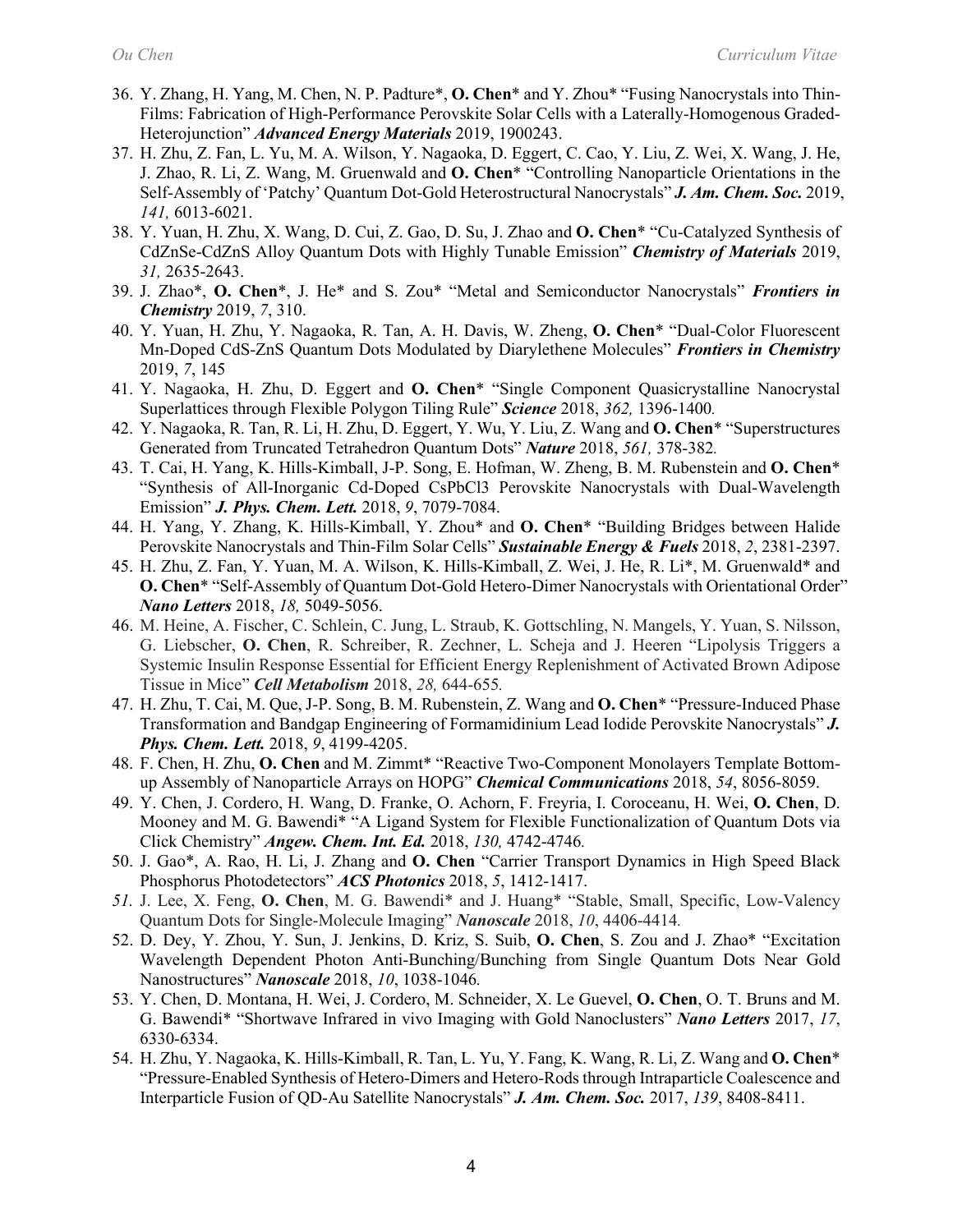- 55. R. Tan, Y. Yuan, Y. Nagaoka, D. Eggert, K. Wang, P. Guo, J. Zhao and **O. Chen**\* "Monodisperse Hexagonal Pyramidal and Bipyramidal Wurtzite CdSe-CdS Core-Shell Nanocrystals" *Chemistry of Materials* 2017, *29*, 4097-4108.
- 56. K. Hills-Kimball, Y. Nagaoka, C. Cao, E. Chaykovsky and **O. Chen**\* "Synthesis of Formamidinium Lead Halide Perovskite Nanocrystals through Solid-Liquid-Solid Cation Exchange" *Journal of Materials Chemistry C* 2017, *5*, 5680-5684.
- 57. O. T. Bruns, T. Bischof, D. Harris, D. Franke, Y. Shi, L. Reidemann, A. Bartelt, F. Jaworski, J. Carr, C. Rowlands, M. Wilson, **O. Chen**, R. Jain\* and M. G. Bawendi\* "Next Generation *in vivo* Optical Imaging with Short-Wave Infrared Quantum Dots" *Nature Biomedical Engineering* 2017, *1*, 0056.
- 58. Y. Nagaoka, K. Hills-Kimball, R. Tan, R. Li, Z. Wang and **O. Chen**\* "Nanocube Superlattices of Cesium Lead Bromide Perovskites and Pressure-Induced Phase Transformation at Atomic and Mesoscale Levels" *Advanced Materials* 2017, *29*, 1606666.
- 59. H. Wei, O. T. Bruns, M. G. Kaul, E. C. Hansen, M. Barch, A. Wisniowska, **O. Chen**, Y. Chen, N. Li, S. Okada, J. M. Cordero, M. Heine, C. T. Farrar, D. M. Montana, G. Adam, H. Ittrich, A. Jasanoff, P. Nielsen and M. G. Bawendi\* ["Exceedingly Small Iron Oxide Nanoparticles as Positive MRI Contrast](http://www.pnas.org/content/early/2017/02/09/1620145114)  [Agents"](http://www.pnas.org/content/early/2017/02/09/1620145114) *Proc. Natl. Acad. Sci. U. S. A.* 2017, *114,* 2325-2330.
- 60. R. Tan, H. Zhu, C. Cao and **O. Chen**\* "Multi-Component Superstructures Self-Assembled from Nanocrystal Building Blocks" *Nanoscale* 2016, *8*, 9944-9961.

#### **Publications Prior to Brown**

- 61. D. Franke, D. Harris, **O. Chen**, O. T. Bruns, J. Carr, M. W. Wilson and M. G. Bawendi\* "Continuous Injection Synthesis of Indium Arsenide Quantum Dots for Short-Wavelength Infrared Imaging" *Nature Communications* 2016, *7*, 12749
- 62. R. Li, J. Zhang, R. Tan, F. Gerdes, Z. Luo, H. Xu, J. A. Hollingsworth, C. Klinke, **O. Chen** and Z. Wang\* "Competing Interactions between Various Entropic Forces toward Assembly of Pt<sub>3</sub>Ni [Octahedra into a Body-Centered Cubic Superlattice"](http://pubs.acs.org/doi/full/10.1021/acs.nanolett.6b00564) *Nano Letters* 2016, *16,* 2792-2799*.*
- 63. R. Jensen, I. Huang, **O. Chen**, J. Choy, T. Bischof, M. Loncar and M. G. Bawendi\* "Optical Trapping and Two-Photon Excitation of Colloidal Quantum Dots using Bowtie Apertures" *ACS Photonics* 2016, *3*, 423-427.
- 64. J. Cui, A. P. Beyler, I. Coropceanu, L. Cleary, T. R. Avila, Y. Chen, J. M. Cordero, S. L. Heathcote, D. K. Harris, **O. Chen**, J. Cao and M. G. Bawendi\* ["Evolution of the Single-Nanocrystal](http://pubs.acs.org/doi/10.1021/acs.nanolett.5b03790)  [Photoluminescence Linewidth with Size and Shell: Implications for Exciton–Phonon Coupling and the](http://pubs.acs.org/doi/10.1021/acs.nanolett.5b03790)  [Optimization of Spectral Linewidths"](http://pubs.acs.org/doi/10.1021/acs.nanolett.5b03790) *Nano Letters* 2016, *16*, 289-296.
- 65. S. Dey, Y. Zhou, X. Tian, J. A. Jenkins, **O. Chen**, S. Zou and J. Zhao\* ["An Experimental and](http://pubs.rsc.org/en/content/articlelanding/2015/nr/c5nr00274e#%21divAbstract)  [Theoretical Mechanistic Study of Biexciton Quantum Yield Enhancement in Single Quantum Dots](http://pubs.rsc.org/en/content/articlelanding/2015/nr/c5nr00274e#%21divAbstract)  [Near Gold Nanoparticles"](http://pubs.rsc.org/en/content/articlelanding/2015/nr/c5nr00274e#%21divAbstract) *Nanoscale* 2015, *7*, 6851-6858.
- 66. P. D. Chowdary, D. L. Che, L. Kaplan, **O. Chen**, K. Pu, M. G. Bawendi\* and B. Cui\* ["Nanoparticle-](http://dx.doi.org/10.1038/srep18059)[Assisted Optical Tethering of Endosomes Reveals the Cooperative Function of Dyneins in Retrograde](http://dx.doi.org/10.1038/srep18059)  [Axonal Transport"](http://dx.doi.org/10.1038/srep18059) *Scientific Reports* 2015, *5*, 18059.
- 67. X. Zhang, A. Shamirian, A. M. Jawaid, Ch. M. Tyrakowshki, L. E. Page, A. Das, **O. Chen**, A. Isovic, A. Hassan and P. T. Snee\* ["Monolayer Silane-Coated, Water-Soluble Quantum Dots"](http://onlinelibrary.wiley.com/doi/10.1002/smll.201501886/full) *Small* 2015, *45,*  6091-6096.
- 68. M. Abolhasani, C. W. Coley, L. Xie, **O. Chen**, M. G. Bawendi\* and K. F. Jensen\* ["Oscillatory](http://pubs.acs.org/doi/abs/10.1021/acs.chemmater.5b02821)  [Microprocessor for Growth and in Situ Characterization of Semiconductor Nanocrystals"](http://pubs.acs.org/doi/abs/10.1021/acs.chemmater.5b02821) *Chemistry of Materials* 2015, *27*, 6131-6138
- 69. G. Satat, B. Heshmat, C. Barsi, D. Raviv, **O. Chen**, M. G. Bawendi and R. Raskar\* "Locating and Classifying Fluorescent Tags Behind Turbid Layers Non-Invasively Using Sparsity-Based Time-Resolved Inversion" *Nature Communications* 2015, *6*, 6796.
- 70. **O. Chen**, L. Riedemann, F. Etoc, H. Herrmann, M. Coppey, M. Barch, C. T. Farrar, J. Zhao, O. Bruns, H. Wei, P. Guo, J. Cui, R. Jensen, Y. Chen, D. Harris, J. Cordero, Z. Wang, A. Jasanoff, D. Fukumura, R. Reimer, M. Dahan, R. Jain\* and M. G. Bawendi\* "Magneto-Fluorescent Core-Shell Supernanoparticles" *Nature Communications* 2014, *5*, 5093.
- 71. **O. Chen**, H. Wei, A. Maurice, M. G. Bawendi\* and P. Reiss\* "Pure Colors from Core-Shell Quantum Dots" *MRS Bulletin* 2013, *38*, 696-702.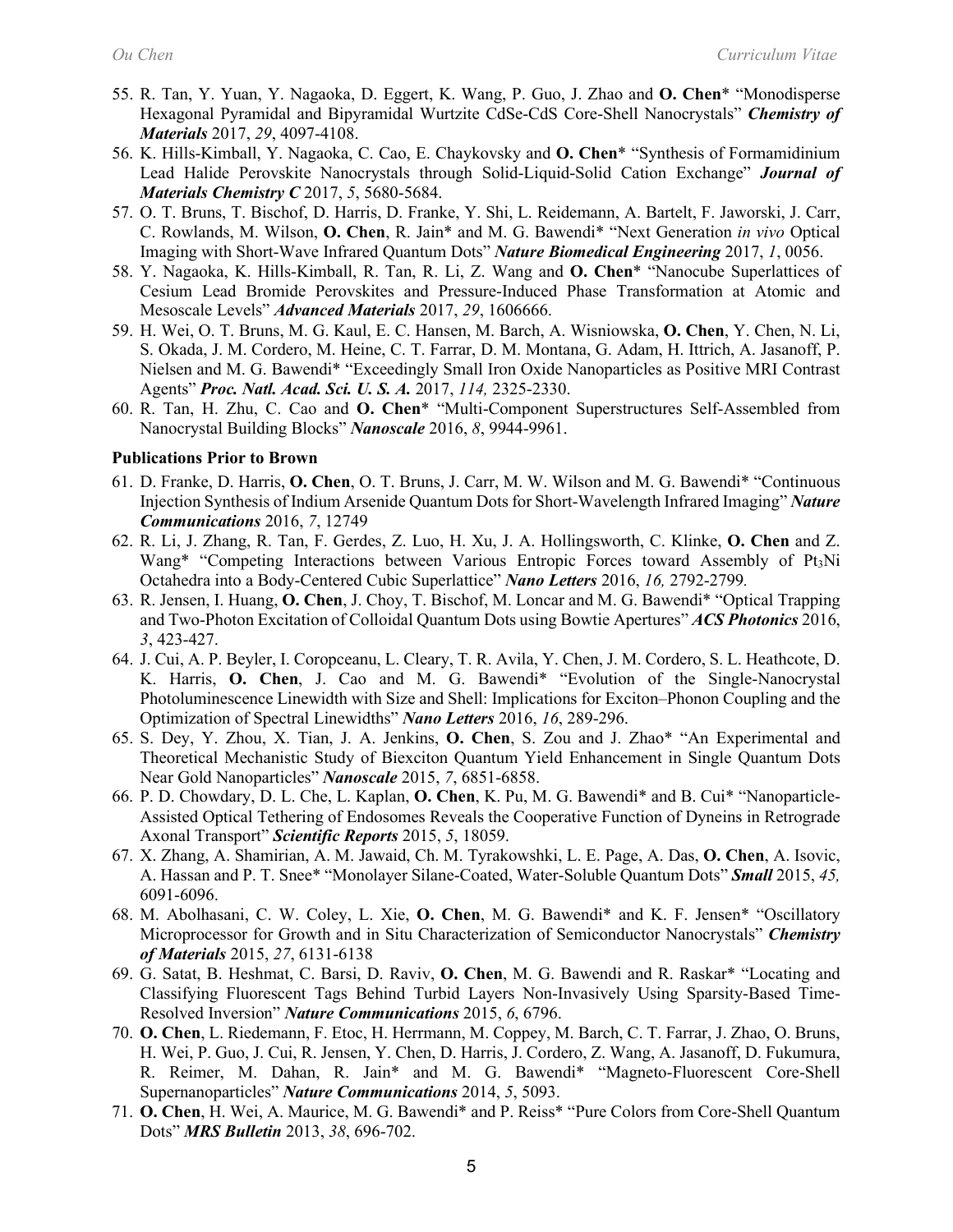- 72. J. Cui, A. Beyler, L. Marshall, **O. Chen**, D. Harris, D. Wanger, X. Brokmann and M. G. Bawendi\* "Direct Probe of Spectral Inhomogeneity Reveals Synthetic Tunability of Single-Nanocrystal Spectral Linewidths." *Nature Chemistry* 2013, *5*, 602-606.
- 73. **O. Chen**, J. Zhao, V. P. Chauhan, J. Cui, C. Wong, D. Harris, H. Wei, H. S. Han, D. Fukumura, R. K. Jain and M. G. Bawendi\* "Compact High-Quality CdSe-CdS Core-Shell Nanocrystals with Narrow Emission Linewidths and Suppressed Blinking" *Nature Materials* 2013, *12*, 445-451.
- 74. H. Wei, O. Bruns, **O. Chen** and M. G. Bawendi\* "Compact Zwitterion-Coated Iron Oxide Nanoparticles for *in vitro* and *in vivo* Imaging" *Integr. Biol.* 2013, *5*, 108-114.
- 75. J. Zhao, **O. Chen**, D. B. Strasfeld and M. G. Bawendi\* "Biexciton Quantum Yield Heterogeneities in Single CdSe (CdS) Core (Shell) Nanocrystals and Its Correlation to Exciton Blinking" *Nano Letters* 2012, *12 (9)*, 4477-4483*.*
- 76. V. P. Chauhan, T. Stylianopoulos, J. D. Martin, Z. Popović, **O. Chen**, W. S. Kamoun, M. G. Bawendi, D. Fukumura and R. K. Jain\* "Normalization of Tumor Blood Vessels Improves the Delivery of Nanomedicines in A Size-Dependent Manner" *Nature Nanotechnology* 2012, *7*, 383-388.
- 77. T. Wang, J. Zhuang, J. Lynch, **O. Chen**, Z. Wang, X. Wang, D. LaMontagne, H. Wu, Z. Wang and Y. C. Cao\* "Self-Assembled Colloidal Superparticles from Nanorods" *Science* 2012, *338*, 358-363.
- 78. V. P. Chauhan, Z. Popović, **O. Chen**, J. Cui, D. Fukumura, R. K. Jain and M. G. Bawendi\* ["Fluorescent](http://dx.doi.org/10.1002/anie.201104449)  [Nanorods and Nanospheres for Real-Time](http://dx.doi.org/10.1002/anie.201104449) *[in vivo](http://dx.doi.org/10.1002/anie.201104449)* [Probing of Nanoparticle Shape-Dependent Tumor](http://dx.doi.org/10.1002/anie.201104449)  [Penetration"](http://dx.doi.org/10.1002/anie.201104449) *Angew. Chem. Int. Ed.* 2011, *50*, 11417-11420.
- 79. Y. Nagaoka, **O. Chen**, Z. Wang and Y. C. Cao\* "Structure Control of Nanocrystal Superlattices Using Organic Guest Molecules" *J. Am. Chem. Soc.* 2011, *134 (6)*, 2868-2871.
- 80. **O. Chen**, Y. Yang, T. Wang, H. Wu, C. Niu, J, Yang and Y. C. Cao\* "Surface-Functionalization-Dependent Optical Properties of II-VI Semiconductor Nanocrystals" *J. Am. Chem. Soc.* 2011, *133 (43),* 17504-17512.
- 81. H. Wu, **O. Chen**, J. Zhuang, J. Lynch, D. LaMontagne, Y. Nagaoka and Y. C. Cao\* "Formation of Heterodimer Nanocrystals:  $UO_2/In_2O_3$  and FePt/In<sub>2</sub>O<sub>3</sub>" *J. Am. Chem. Soc.* 2011, 133 (43), 14327-14337.
- 82. **O. Chen**, D. Shelby, Y. Yang, J. Zhuang, T. Wang, C. Niu, N. Omenetto and Y. C. Cao\* "Excitation-Intensity-Dependent, Color-Tunable, Dual Emissions from Mn-Doped CdS/ZnS Core/Shell Nanocrystals" *Angew. Chem. Int. Ed.* 2010, *49*, 10132-10135.
- 83. Z. Wang\*, **O. Chen**, Y. C. Cao, K. Finkelstein, D. Smilgies, X. Lu and W. A. Bassett "Integrating Insitu High Pressure Small and Wide Angle Synchrotron X-ray Scattering for Exploiting New Physics of Nanoparticle Supercrystals" *Rev. Sci. Instru.* 2010, *81*, 093902-1-5.
- 84. **O. Chen**, J. Zhuang, F. Guzzetta, J. Lynch, A. Angerhofer and Y. C. Cao\* "Synthesis of Water-Soluble 2,2'-Diphenyl-1-Picrylhydrazyl Nanoparticles: A New Standard for Electron Paramagnetic Resonance Spectroscopy*" J. Am. Chem. Soc.* 2009, *131*, 12542-12543.
- 85. J. Zhuang, A. Shaller, J. Lynch, H. Wu, **O. Chen**, A. D.Q. Li and Y. C. Cao\* "Cylindrical Superparticles from Semiconductor Nanorods" *J. Am. Chem. Soc.* 2009, *131(17)*, 6084-6085.
- 86. Y. Yang, **O. Chen**, A. Angerhofer and Y. C. Cao\* "Radio-Position-Controlled Doping of CdS/ZnS Core/Shell Nanocrystals: Surface Effects and Position-Dependent Properties" *Chem. Eur. J.* 2009, *15*, 3186-3197.
- 87. **O. Chen**, X. Chen, Y. Yang, J. Lynch, H. Wu, J. Zhuang and Y. C. Cao\* "Synthesis of Metal-Selenide Nanocrystals Using Selenium Dioxide as the Selenium Precursor" *Angew. Chem. Int. Ed.* 2008, *47*, 8638-8641. (Selected as a *"Very Important Paper"*)
- 88. Y. Yang, **O. Chen**, A. Angerhofer and Y. C. Cao\* "On Doping CdS/ZnS Core/Shell Nanocrystals with Mn" *J. Am. Chem. Soc.* 2008, *130 (46)*, 15649-15661.
- 89. Y. Yang, **O. Chen**, A. Angerhofer and Y. C. Cao "Radial-Position-Controlled Doping in CdS/ZnS Core/Shell Nanocrystals" *J. Am. Chem. Soc.* 2006, *128 (38)*, 12428-12429.
- 90. S. Yin, S. Wei\*, G. Xie, Q. Bian, J. Zhang, **O. Chen** and H. Yang "XAFS and XRD Studies on Structures of Nd9Fe85-xMnxB6 Nanocomposites" *Phys. Scr.* 2005, *T115*, 658-660.

## **INVITED TALKS AND PRESENTATIONS**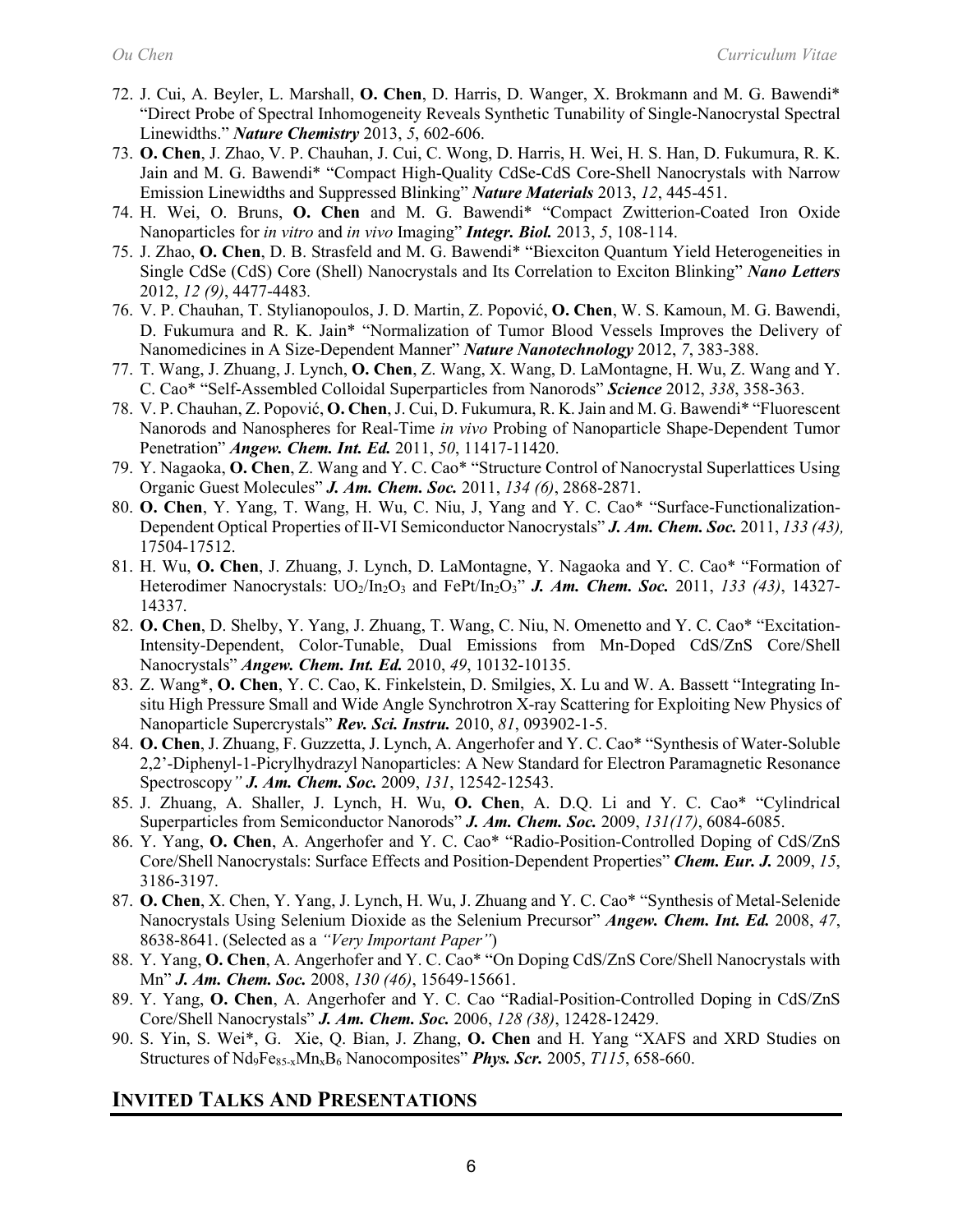- 1. Cornell University, Department of Materials Science and Engineering colloquium, Spring 2022, Ithaca, NY.
- 2. "Composition and Morphology Controls of Halide Perovskite Nanocrystals for Photocatalysis and Optoelectronic Applications" *The ACS National Meeting*, Mar. 2022, San Diego, CA
- 3. "Grain-Boundary Bulk Materials Created from Nanocrystals" *The ACS National Meeting*, Mar. 2022, San Diego, CA
- 4. "Composition Tuning and Crystal Phase Control of Lead-Free Halide Perovskite and Perovskite-Analogue Nanocrystals" *The Pacifichem International Meeting*, Dec. 2021, Honolulu, HI.
- 5. "Synthesis and Self-Assembly of Anisotropic Janus and Patchy Heterostructural Nanocrystals" *The Pacifichem International Meeting*, Dec. 2021, Honolulu, HI.
- 6. University of Oklahoma, Department of Chemistry & Biochemistry colloquium, Fall 2021, Norman, OK.
- 7. "Bulk Grain Boundary Materials from Metal Nanocrystals" *22nd American Conference of Crystal Growth and Epitaxy (ACCGE-22)*, Aug. 2021, virtual meeting.
- 8. "Perovskite Nanomaterials: Transition from Lead-Based to Lead-Free Systems" *The ACS National Meeting*, Aug. 2021, Atlanta, GA
- 9. "Tutorial of Quantum Dot Nanocrystal Materials: Synthesis, Assembly and Applications" *The MRS National Meeting*, Apr. 2021, virtual meeting.
- 10. "Introduction of Quantum Dot-Based Nanomaterials" *The 3M Non-Tenured Faculty Award Symposium*, Feb. 2021, virtual meeting.
- 11. "Assembly of Anisotropic Quantum Dots from Periodic Superlattices to Aperiodic Quasicrystals" Argonne National Laboratory, Center for Nanoscale Materials colloquium*,* Dec. 2020, Lemont, IL.
- 12. "Photonic Crystal Enhanced Photon Collection for Quantum Dot-based Luminescent Solar Concentrator" *The MRS National Meeting*, Dec. 2020, virtual meeting.
- 13. "High Performance Quantum Dot Materials" *The Global Technology Cooperation conference,* Oct. 2020, virtual meeting.
- 14. University of Central Florida, Nanoscience Technology Center colloquium, Fall 2020, Orlando, FL. (Postponed)
- 15. Florida State University, Department of Chemistry colloquium*,* Fall 2020, Tallahassee, FL. (Postponed)
- 16. University of Florida, Department of Chemistry colloquium*,* Fall 2020, Gainesville, FL. (Postponed to 2022)
- 17. University of Washington, Department of Chemistry colloquium*,* Jun. 2020, Seattle, WA. (Postponed)
- 18. "From Nanocrystals to Macromaterials through Assembly Processing" *The MRS National Meeting*, Apr. 2020, Phoenix, AZ.
- 19. "Self-Assembly of Anisotropic Nanocrystals from Periodic Superlattices to Aperiodic Quasicrystals" *The MRS National Meeting*, Dec. 2019, Boston, MA.
- 20. Boston University, Materials Science & Engineering seminar, Nov. 2019, Boston, MA.
- 21. University of Illinois Urbana-Champaign (UIUC), Department of Materials Science colloquium, Oct. 2019, Champaign, IL.
- 22. University of Massachusetts at Amherst, Department of Chemistry colloquium, Oct. 2019, Amherst, MA.
- 23. University of New Hampshire, Department of Materials Science colloquium, Oct. 2019, Durham, NH.
- 24. University of Massachusetts Dartmouth, Department of Chemistry colloquium, Oct. 2019, North Dartmouth, MA.
- 25. Wesleyan University, Department of Chemistry Colloquium, Sep. 2019, Middletown, CT.
- 26. "Self-Assembly of Anisotropic Nanocrystals from Periodic Superlattices to Aperiodic Quasicrystals" *The ACS National Meeting*, Aug. 2019, San Diego, CA.
- 27. "Self-Assembly of Anisotropic Nanocrystals from Periodic Superlattices to Aperiodic Quasicrystals" *The ACS National Meeting*, Aug. 2019, San Diego, CA.
- 28. "Self-Assembly of Anisotropic Nanocrystals" *Crystal Growth and Assembly, Gordon Research Conference,* Jun. 2019, Manchester, NH.
- 29. "Self-Assembly of Anisotropic Nanocrystals" *Materials Research Society Meeting,* Apr. 2019, Phoenix, AZ.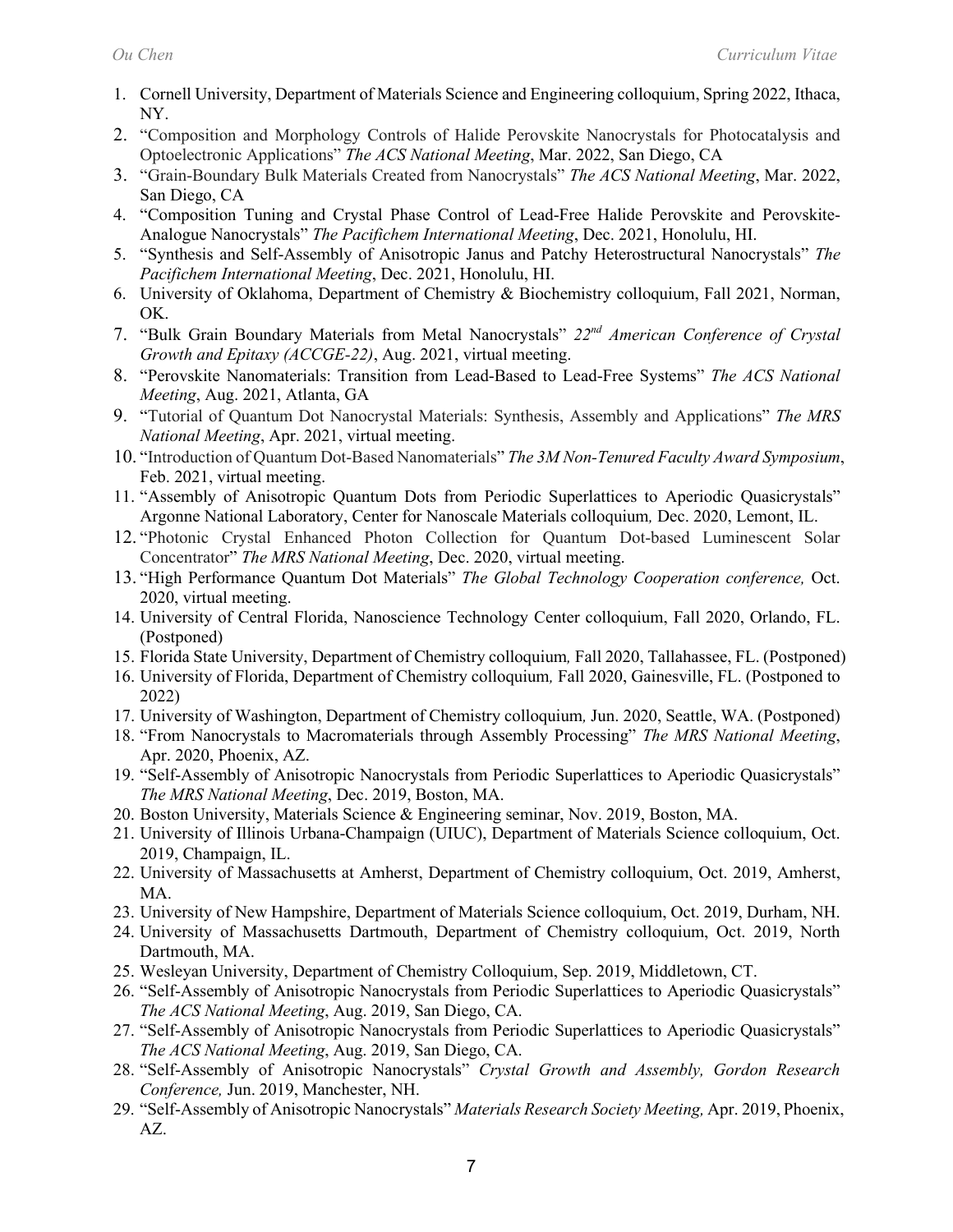- 30. "Synthesis and Self-Assembly of Anisotropic 'Patchy' Nanocrystals" *The ACS National Meeting*, Apr. 2019, Orlando, FL.
- 31. "Applications of Advanced Optics and Nanotechnology in Gliomas" *Advanced CTR Lecture series,* Feb. 2019, Providence, RI.
- 32. "Self-Assembly of Anisotropic Nanocrystals from Translational Ordering to Atomic Precision", *University of Rhode Island, Department of Chemistry Colloquium,* Nov. 2018, South Kingston, RI.
- 33. "Self-Assembly of Anisotropic Nanocrystals and their Transformations under High Pressure" *The ACS National Meeting*, Aug. 2018, Boston, MA.
- 34. "Anisotropic Nanocrystals Superstructure Formation and Transformation: How Complex We Can Push To?" *2018 International Seminar on Advanced Materials Research*, Aug. 2018, Shanghai, China.
- 35. "Self-Assembly of QD-Au Hetero-Nanocrystals and Their Transformations under High Pressure" *The ACS National Meeting,* Mar. 2018, New Orleans, LA.
- 36. "Monodisperse Hexagonal Pyramidal and Bipyramidal Wurtzite CdSe-CdS Core-Shell Nanocrystals" *The ACS National Meeting,* Aug. 2017, Washington, DC.
- 37. "Anisotropic Nanocrystal Synthesis, Self-assembled Superstructures and Pressure-Induced Transformations" *The 43rd Boston Regional Inorganic Colloquium (BRIC) Meeting,* Jun. 2017, Storrs, CT.
- 38. "Nanocube Superlattice of Cesium Lead Bromide Perovskites and Pressure-Induced Phase Transformations" *The ACS National Meeting,* Apr. 2017, San Francisco, CA.
- 39. "Materials Design and Processing from Nano to Mesoscale using High-Energy X-Ray Probe", *Cornell High Energy Synchrotron Source (CHESS) center,* Jun. 2016, Ithaca, NY.
- 40. "Nanocrystal Quantum Dots: from Synthesis towards Applications", *Bridgewater State University,*  Apr. 2016, Bridgewater, MA.
- 41. "Multicomponent Nanocrystal Superstructures", *MRS Meeting,* Apr. 2016, Phoenix, AZ.
- 42. "Self-Assembled Nanocrystals and Their Bio-Imaging Applications" *The ACS National Meeting,* Aug. 2015, Boston, MA.
- 43. "Multifunctional Colloidal Supernanoparticles" *20 Years of Quantum Dots at Los Alamos,* Apr. 2015, Santa Fe, NM. (Best Poster Award)
- 44. "High Quality Nanomaterials: From Single Quantum Dot to The Superstructures" *University of Connecticut,* Aug. 2014, Storrs, CT.
- 45. "Multifunctional Colloidal Supernanoparticles" *Gordon Research Conference,* Jul. 2014, Smithfield, RI.
- 46. "Superstructures from Colloidal Nanocrystals" *Cornell High Energy Synchrotron Source (CHESS) center,* Jun. 2014, Ithaca, NY.
- 47. "Magneto-Fluorescence Core-Shell Supernanoparticles" *Oral presentation at the MRS Meeting,* Apr. 2014, San Francisco, CA.
- 48. "Nanomaterials for Biological Applications" *Oral presentation the ACS National Meeting,* Mar. 2014, Dallas, TX.
- 49. "High Quality Nanomaterials: From Single Quantum Dot to The Superstructures" *UCLA,* Jan. 2014, Los Angeles, CA.
- 50. "High Quality Nanomaterials: From Single Quantum Dot to The Superstructures" *University of Michigan,* Nov. 2013, Ann Arbor, MI.
- 51. "Quantum Dots with Combined Properties" *Oral presentation at the MRS meeting,* Apr. 2013, San Francisco, CA.
- 52. "Magnetic and Fluorescent Nanocrystals for Biological Applications" *Poster presentation at the MRS meeting,* Nov. 2012, Boston, MA.
- 53. "A New Generation of Core/Shell Quantum Dots" *Oral presentation the ACS National Meeting,* Aug. 2012, Philadelphia, PA.
- 54. "Synthesis of High-Quality Magneto-Fluorescent Multifunctional Nanoparticles" *Oral presentation at the ACS National Meeting,* Mar. 2012, San Diego, CA.
- 55. "Nanoparticle Size and Shape Series for *in vivo* Fluorescence Imaging" *Poster presentation at the ACS National Meeting,* Aug. 2011, Denver, CO.
- 56. "On Doping Core/Shell Nanocrystals with Mn" *Oral presentation at the MRS Meeting,* Dec. 2009, Boston, MA.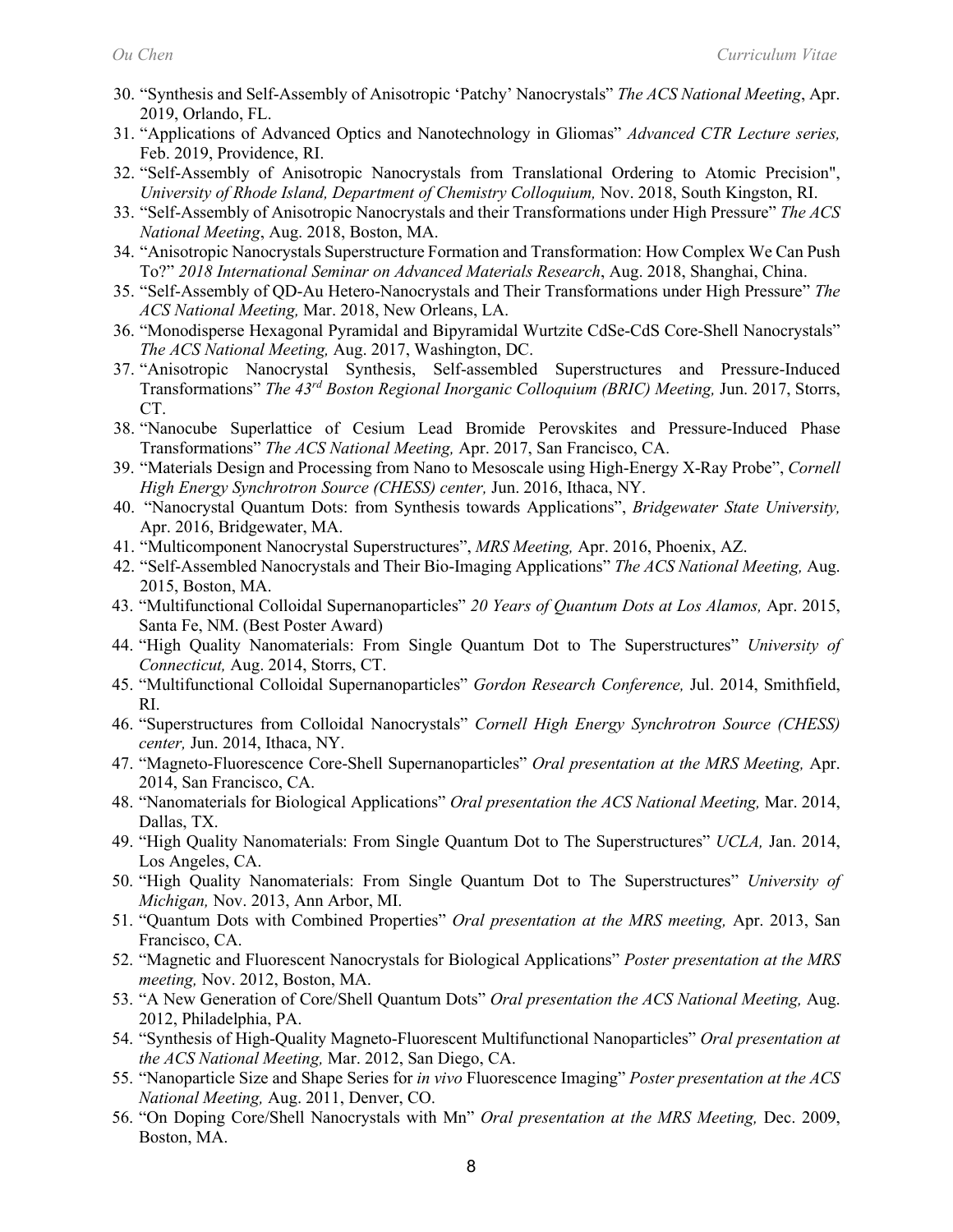- 57. "Synthesis of Metal-Selenide Nanocrystals Using SeO2 as the Selenium Precursor" *Oral presentation at the ACS National Meeting,* Aug. 2009, Washington, DC.
- 58. "Mn-Doping in CdS/ZnS Core/Shell Nanocrystals" *Oral presentation at the Pittsburgh Conference Meeting,* Mar. 2009, Chicago, IL.
- 59. "Radial-Position-Controlled Doping in CdS/ZnS Core/Shell Nanocrystals" *Oral presentation at the*  Particle Engineering Research Center's Industrial Advisory Board (IAB) Meeting, Apr. 2007, Gainesville, FL. Student Award.

## **PATENTS**

- 1. **O. Chen** and Y. Nagaoka "A Novel Method to Fabricate Nanostructured Bulk Materials with Tailored Grain Boundary Conditions" Patent Application Submitted.
- 2. **O. Chen** and M. G. Bawendi "Semiconductor Nanocrystals" Patent: US20130240787A1
- 3. **O. Chen** and M. G. Bawendi "Multifunctional Nanoparticles" Patent: US20130259808A1
- 4. **O. Chen**, H. Wei, O. Bruns and M. G. Bawendi "Nanoparticles for Magnetic Resonance Imaging Applications" Patent: CA2961358A1
- 5. **O. Chen**, H. Wei, O. Bruns and M. G. Bawendi "Nanoparticles for Magnetic Particle Imaging Applications" Patent: US20160136307A1
- 6. **O. Chen** and Y. C. Cao "Synthesis of Water-Soluble Organic Nanoparticles as EPR Standard", Patent: US20110031430A1
- 7. **O. Chen** and Y. C. Cao "Excitation-Intensity-Dependent, Color Tunable, Dual Emitting Nanocrystals", Patent: US8410455B2
- 8. **O. Chen** and Y. C. Cao "One-Pot Synthesis of High-Quality Metal Chalcogenide Nanocrystals Without Precursor Injection", Patent: US20090084307A1

## **SERVICES AND OUTREACHES**

#### **To the department/university:**

- International Students Affair Officer of Chemistry Department, 2020-present.
- Biochemistry Concentrator Advisor of Brown University, 2020-present.
- Served for *NSF CAREER Mock Review Panel* of Brown University, Providence, RI*.* Jun. 2020
- Panelist of the *NSF CAREER Award Workshop*. Providence, RI*.* Mar. 2020.
- Initiated and organized the Brown *STEM-Day* in Chemistry Department to attract under-representative high school students learn and study STEM. Providence RI, 2017-present.
- Representative for Chemistry Department of Brown University in the *National Society of Black Physicists (NSBP)* conference. Providence RI, Nov. 2019.
- Developed an undergraduate lab module for CHEM0500 and published the results in *Journal of Chemical Education (2019, 96, 2300-2307),* Aug. 2019.
- Faculty panelist on *SciToons: Behind the Scenes* event. Providence, RI, Mar. 2019.
- Faculty mentor of *Chemistry Departmental Undergraduate Group* (*ChemDUG*), 2017-present.
- Faculty organizer of Chemistry Departmental inorganic seminar, 2016-present.
- Reviewer of Brown University *Salomon Award* applications, 2017 & 2018.
- PhD thesis committee member for 37 Brown graduate students, since 2015
- Member of Admission Committee of Chemistry Department, 2015-present.
- Member of Brown *Institute for Molecular and Nanoscale Innovation (IMNI)*, 2015-present.

## **To the profession:**

- Served as a tutor for the symposium of "Building Advanced Materials by Self-Assembly", *MRS National Meeting.* Seattle, WA, Apr. 2021, virtual meeting.
- Organized the symposium of "Functional Nanoparticle Materials-Synthesis, Property and Applications" in *MRS National Meeting.* Seattle, WA, Apr. 2021, virtual meeting.
- Co-organized the symposium of "Frontiers and Challenges in Nanoparticle-Mediated Chemical Transformations" in *ACS National Meeting.* San Francisco, CA, Aug. 2020, virtual meeting.